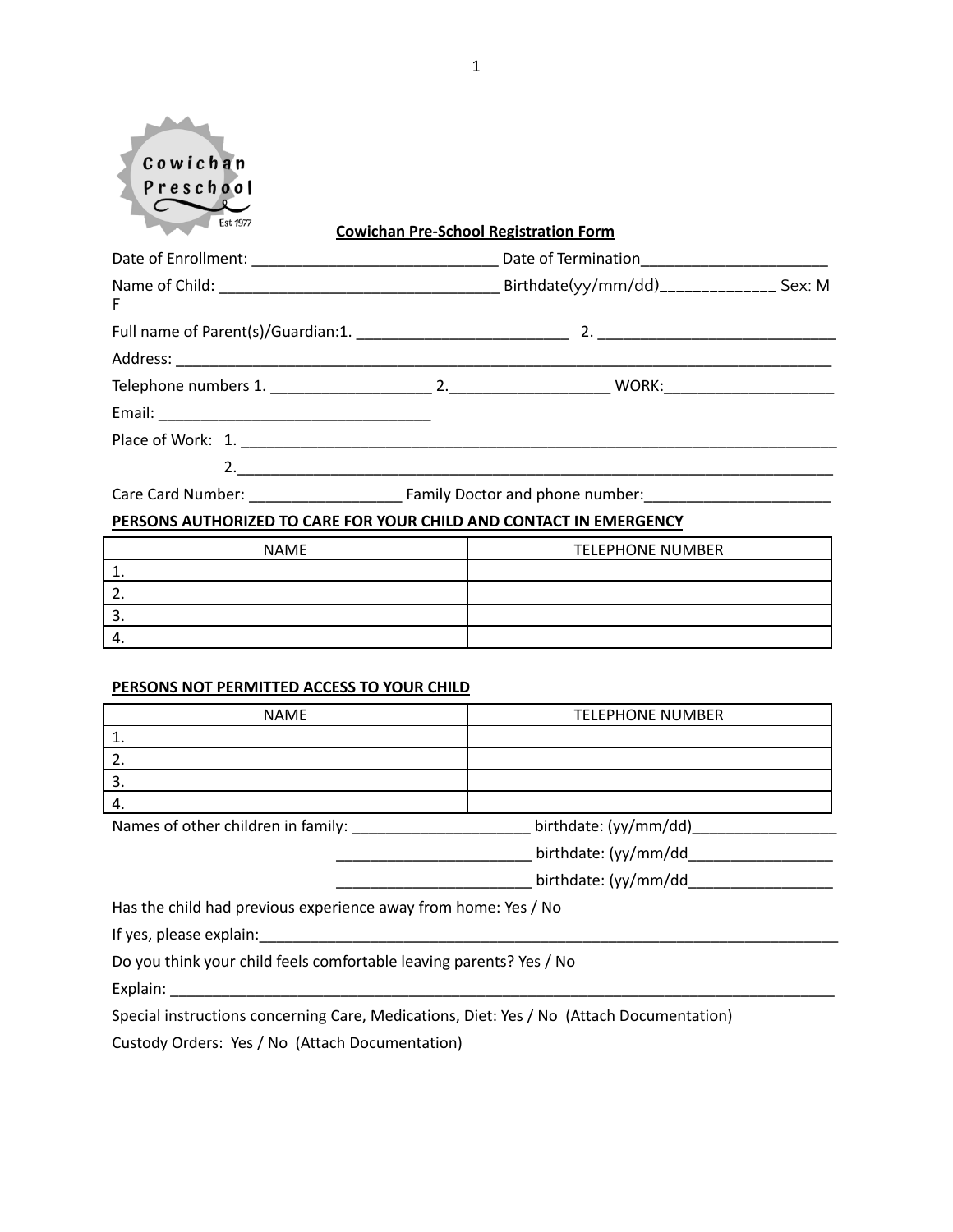### **Cowichan Pre-School Registration Form (continued)**

\*\*Please attach a photo of your child\*\*

### **HEALTH HISTORY**

Does this child have any known health problems or depressed immune system? Yes / No

If Yes, please attach documentation.

Please list communicable diseases child has had:

Has he/she has any recent illness Yes / No If Yes, please provide details:

Any known allergies Yes / No If Yes:

Please attach special instructions to follow in the event of an allergic reaction.

What are the child's eating habits?\_\_\_\_\_\_\_\_\_\_\_\_\_\_\_\_\_\_\_\_\_\_\_\_\_\_\_\_\_\_\_\_\_\_\_\_\_\_\_\_\_\_\_\_\_\_\_\_\_\_\_\_\_\_\_\_\_

Favorite foods: **Example 2018** 

Strong dislikes: \_\_\_\_\_\_\_\_\_\_\_\_\_\_\_\_\_\_\_\_\_\_\_\_\_\_\_\_\_\_\_\_\_\_\_\_\_\_\_\_\_\_\_\_\_\_\_\_\_\_\_\_\_\_\_\_\_\_\_\_\_\_\_\_\_\_\_\_\_\_\_\_

### **Basic Schedule and Record of Immunization as submitted by Parent or Guardian**

**(Please attach a copy of immunization record or record the dates)**

**I have read the facility's guidelines and policies and I authorize the caregiver to obtain the following services for this child as necessary: Physician and/or Ambulance in the event of an emergency. I authorize the caregiver to apply sunscreen and administer medication with the written permission of the parent.**

Date: \_\_\_\_\_\_\_\_\_\_\_\_\_\_\_\_\_\_\_\_\_\_\_\_\_\_\_\_\_\_\_\_\_\_\_Signature of Parent/Guardian: \_\_\_\_\_\_\_\_\_

Signature of Caregiver: \_\_\_\_\_\_\_\_\_\_\_\_\_\_\_\_\_\_\_\_\_\_\_\_\_\_\_\_\_\_\_\_\_\_\_\_\_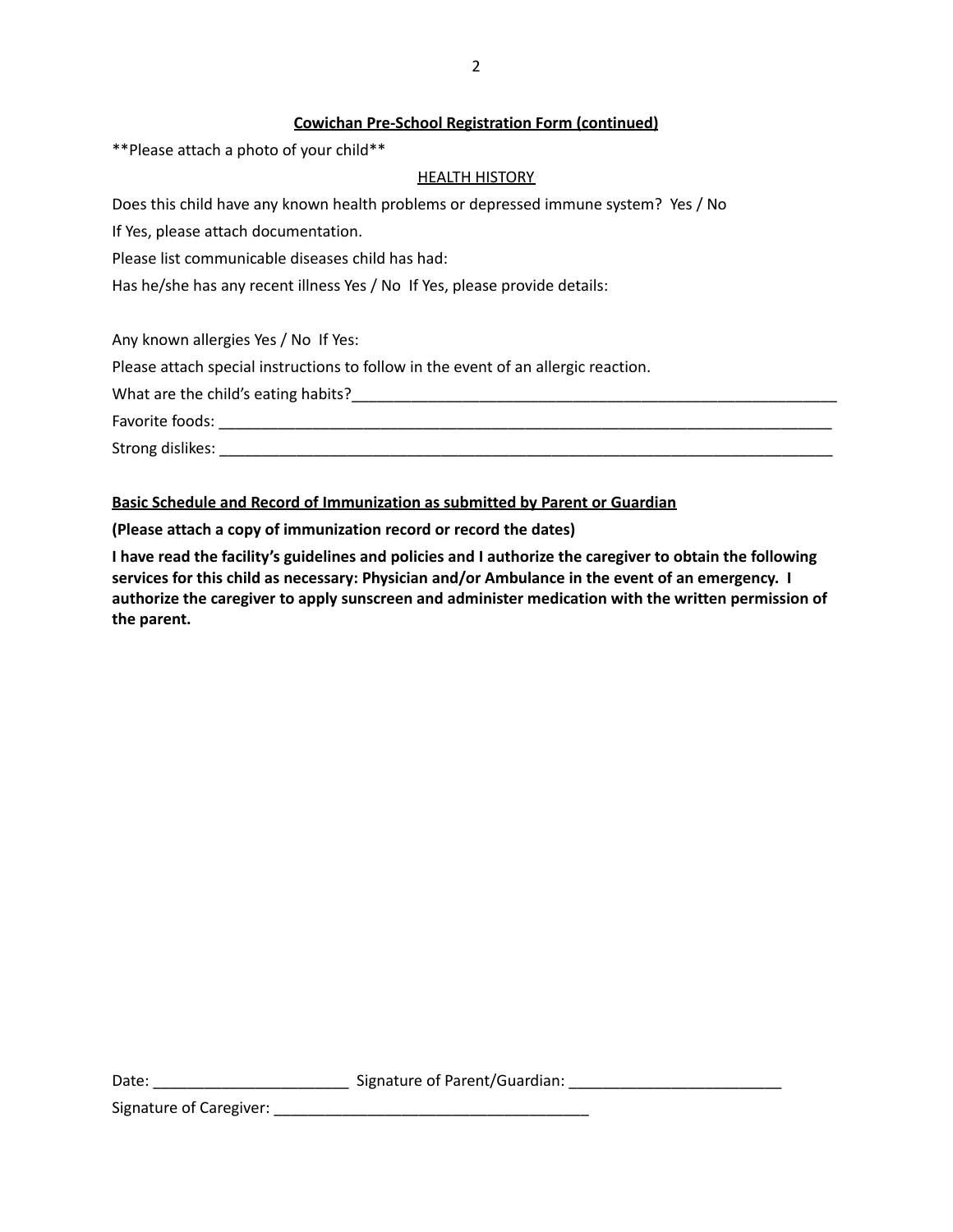### **Cowichan Pre-School Association Field Trip Information**

All parents driving on field trips must have:

- Current Driver's License
- A vehicle in good repair
- Minimum of \$1 million liability insurance
- A photocopy of license and current insurance on file at the pre-school

Car seats/booster seats: It is required by law that children 9-18kg (20-40lbs) be secured in an approved car seat. Children above 18kg must be in a booster seat (no shoulder permitted unless with an approved booster seat). Car seats and booster seats are required for all children going on field trips. If you are unable to drive, please plan to leave your car seat with us.

There will be no smoking/vaping on field trips or while driving children. Also, please remember that medication can have adverse effects on driving.

Field trips require a minimum adult to child ratio of 1 to 4. Any increase in the number of parent helpers is left to the discretion of the supervisor. The factors affecting this decision include the location of the trip, safety factors, available space, mode of transportation, and ages of children.

Ample notification (usually 1 week or more) will be given for all field trips. The only exceptions to this will be walking excursions in the immediate visual vicinity of the pre-school. Notification will be by the monthly newsletter, notices on the board, and through contact with the class representatives.

# **Please be advised that permission slips for individual class trips will not be required. Your permission as signed below will be sufficient for the term.**

| Name of child:            | Class: MWF / Tues Thurs |
|---------------------------|-------------------------|
| Signed: (Parent/Guardian) | Date:                   |

#### **Waiver/Release**

I understand that the use of the Cowichan Pre-School facilities and the activities, including field trips, that my child participates in at the Pre-School may involve some risk of physical injury. I release and discharge the Cowichan Pre-School Association, its employees, and volunteers from any action, causes of action, or liability which I may have individually or on behalf of my child, arising from any injury.

| Class: MWF / Tues Thurs<br>Name of child: |  |
|-------------------------------------------|--|
|-------------------------------------------|--|

| Name of Parent/Guardian: |  |
|--------------------------|--|
|--------------------------|--|

Signed: (Parent/Guardian)\_\_\_\_\_\_\_\_\_\_\_\_\_\_\_\_\_\_\_\_\_\_\_\_\_\_\_ Date: \_\_\_\_\_\_\_\_\_\_\_\_\_\_\_\_\_\_\_\_\_\_\_\_\_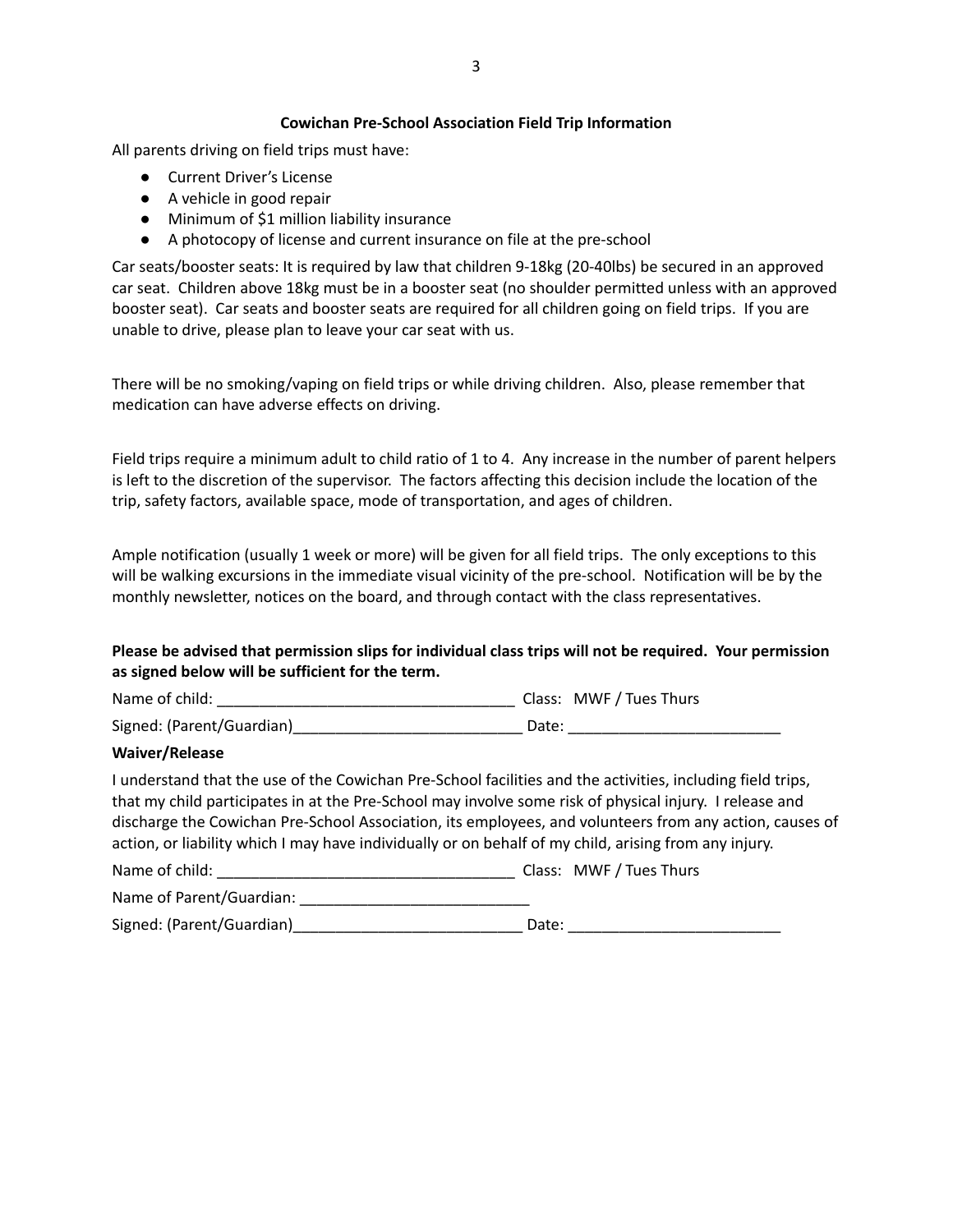## **Cowichan Pre-School Association Parent's Agreement Form**

Your preferred method of payment: (please circle one)

- Post-dated cheques
- Cash payment on the  $1<sup>st</sup>$  of every month
- Annual lump sum
- Bi-annual lump sum
- Affordable Child Care Benefit

Your preferred method of fundraising: (please circle one)

- $\bullet$  \$60.00 cheque (payable by Oct  $1^{st}$ )
- Active participation in school fundraising events

I have received a complete copy of the Parent's Agreement. I have read the entire Parent's Agreement. I understand and consent to the terms set out in the Parent's Agreement, including the Waiver/Release.

Signature of Parent/Guardian: example of the Date:

For completion by the Registrar:

- Receipt of enrollment fee (Dated on the day of enrollment)
- Receipt of September fee (post-dates for September  $1<sup>st</sup>$ )

Reminder that fees are refundable with one month's advance notice in writing to the Treasurer or verbally to the Supervisor.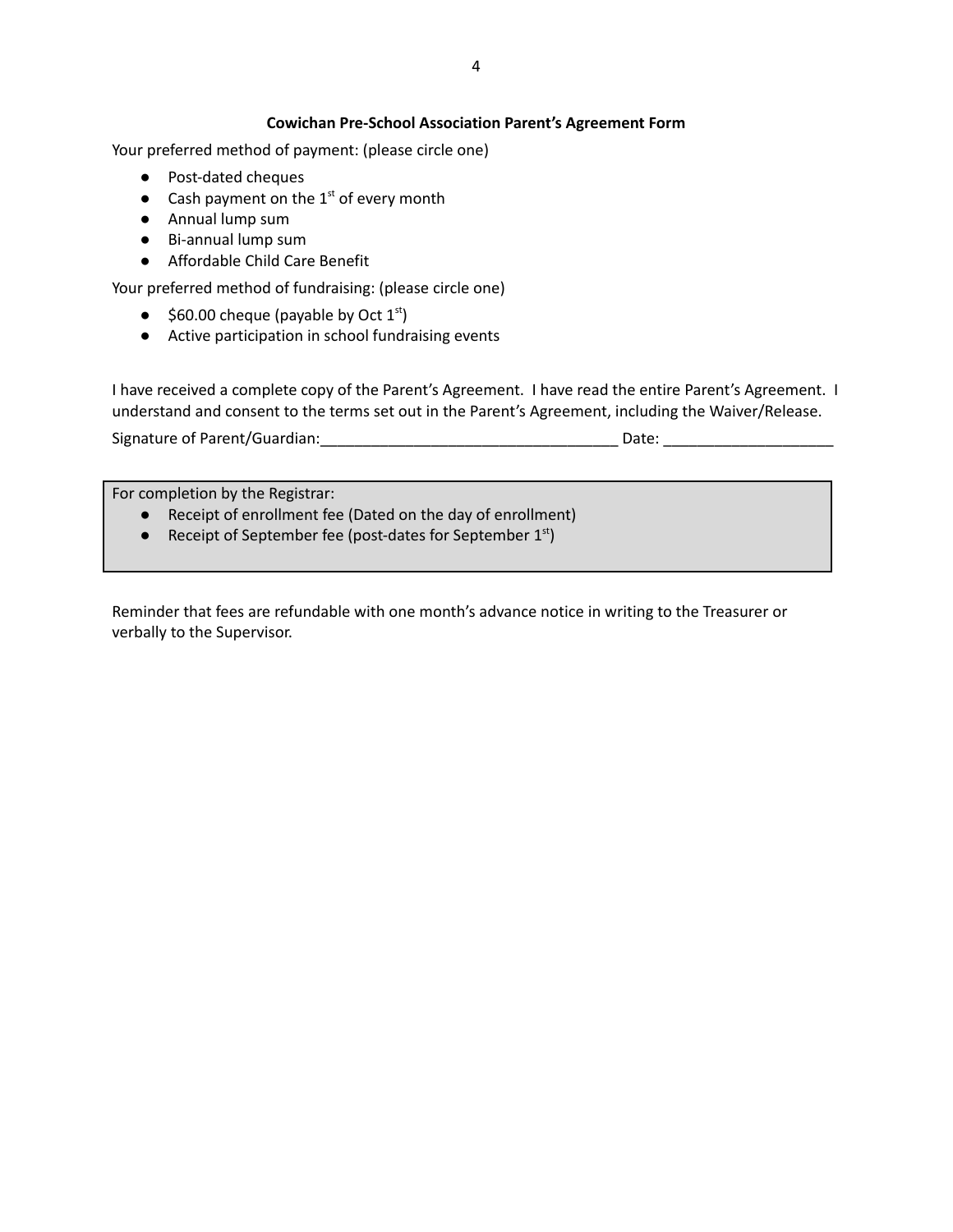## **Cowichan Pre-School Association Parent's Agreement Form**

# **Supervisor's Responsibility**

1. I understand that at school the Supervisor has overall responsibility for the program, teaching methods, discipline, and health and safety measures.

# **Illness**

2. a) I will not send my child to school if my child is ill.

b) I will not come to the school if I am ill.

c) If my child contracts a communicable disease I will notify the Supervisor immediately.

# **Drop-off and Pick-up times**

3. I understand the drop-off time is 9:00am and pick-up time is 12:00pm for Mon-Fri morning programs. I understand Drop-off is 9:00am and pick-up is 3:30pm for Mon-Fri full day program.

# **Policy Regarding the Release of Children**

- 4. I understand that my child can only be released to authorized persons (those listed on the enrollment form). I will inform the school in writing of any change in the pick-up routine.
- 5. Children will be released to the following persons, in the following conditions:
	- a. Parents. In the case of separated parents, the child will be released into the custody of the non-custodial parent only with permission and by prior arrangement with the custodial parent.
	- b. Caregivers. Children will be released to the caregiver whose name appears on the registration form as having authority to take children home.
	- c. Grandparents, friends, etc. Children will be released to the aforementioned, if their names appear on the registration form as having authority to pick up children and by prior arrangement with parents.
- 6. Special circumstances:
	- a. If a designated caregiver does not arrive on time to pick up child, every effort will be made to contact the parent or emergency contact person. A staff member will remain with the child until the child is picked up. If very effort has been made to contact parents or caregivers, and the length of time that has passed since the pick-up time is deemed too long by the staff (more than 1 hour), the staff member may contact the Ministry of Children and Families, and proceed as directed.
	- b. If a staff member deems the person arriving to pick up the child is unfit to safely look after the child, the staff member will not release the child to said person. The Ministry of Children and Families will be contacted, and staff will proceed as directed.

# **Supervisor Authorizations**

- 7. I authorize the Supervisor to:
	- a. Request any necessary examinations by public health personnel;
	- b. Contact me to arrange to bring my child home if my child appears ill;
	- c. Obtain professional help (ie. family doctor or ambulance) if necessary (I will be notified immediately and if I cannot be reached, then contact will be made with the person I listed as the emergency alternate on my child's enrollment form).
	- d. Exercise discretion to ensure the safety and well-being of my child.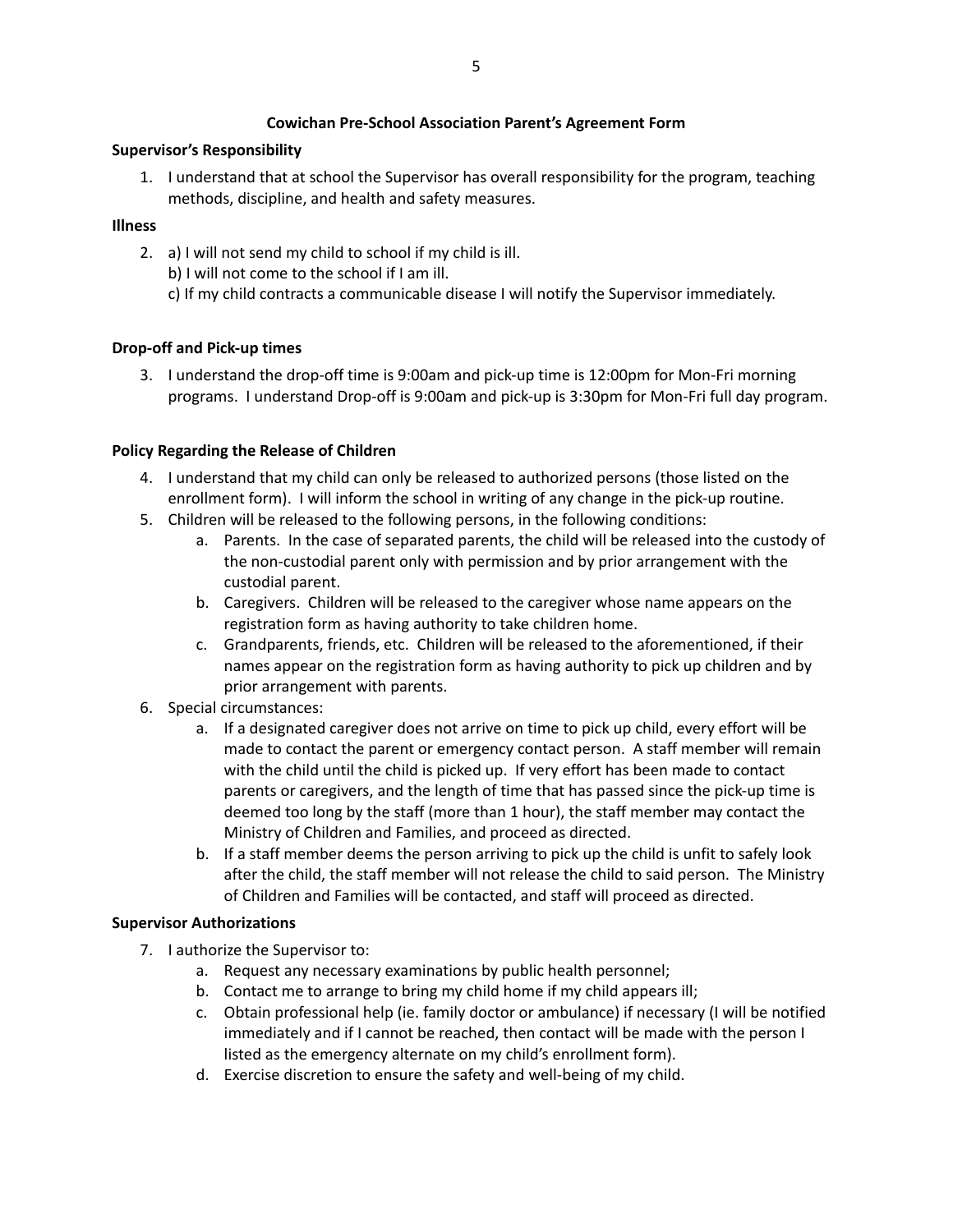### **Communication between Parents, Supervisor, and Board**

- 8. I will keep the Supervisor informed of any change that may affect my child's behavior. The Supervisor will maintain confidentiality.
- 9.
- a. I will direct any questions about my child's progress or the school's program to the Supervisor.
- b. I will direct any questions or suggestions about the administration of the school to the President or at the Board Meetings.

## **Payment of Tuition**

- 10. Registration fee is \$25 and is non-refundable.
- 11. I will promptly pay my child's tuition fee as follows:
	- a. 1 month's fee in advance, on enrollment.
		- b. Post-dated cheques dated the  $1<sup>st</sup>$  of each month for September June, or
			- i. A cash payment on the  $1<sup>st</sup>$  of each month, or
			- ii. One lump sum (10 months) paid on September  $1<sup>st</sup>$ , or
			- iii. Two lump sums, the first to be paid on September  $1<sup>st</sup>$  (5 months) and the second to be paid on January  $1<sup>st</sup>$  (5 months), or
			- iv. By Affordable Child Care Benfit (Note: Subsidies may not cover all the monthly fee. Parents will be asked to cover the difference).
	- c. NSF cheques will result in a \$25 fee. Cash payments will be required after any NSF cheque.
	- d. After 2 non-payments of fees my child may be dismissed from school.
	- e. Tuition fees are reviewed annually. Please check with staff for current levels.

## **Policy Regarding Refunds**

- 12. In the event Cowichan Pre-School cannot provide service, after one month's interruption all remaining fees will be refunded.
- 13. In the event that a child is sick or away for all or part of a month, no refund will be forthcoming. In the event of incomplete months due to holidays or emergency closures (such as inclement weather), no refund will be forthcoming. Pre-School fees are set monthly, with the awareness that some months have more days than others do.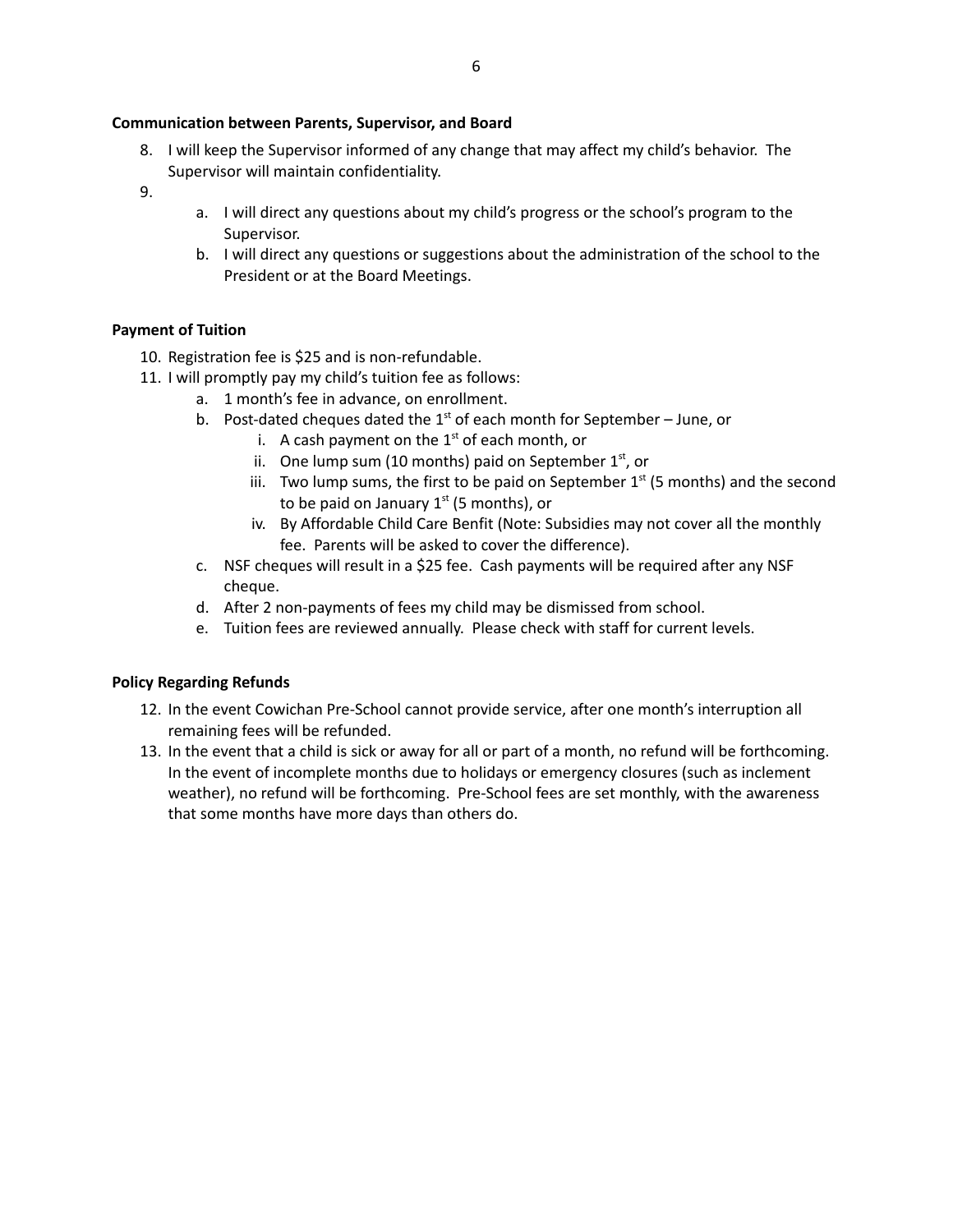

**COWICHAN PRE-SCHOOL Box 663, Duncan, BC V9L 3X9 250-748-4112**

### **Parent Information**

The Cowichan Pre-School, its Board, and Staff would like to welcome you and your child to our Centre. The Cowichan Pre-School, formerly Dogwood Pre-school, has been serving families in the Cowichan Valley since 1977. Until 1989, the Pre-School was run as a parent co-operative but is now a non-profit society administered by an elected Board of Directors. Parent participation in the day to day operating of the school is no longer mandatory but is encouraged at every level. Open communication among Board members, staff, and parents is essential to the optimum function of the school and to ensure a healthy, happy environment for your children. For this reason, we have outlined the goals, policies, and parent responsibilities as a first step toward that dialogue.

**Goals and Program Outline** – Our program is designed to facilitate the growth of the whole child, meeting his/her physical, social, emotional, and intellectual needs in a child-centered environment. Each individual is encouraged to make the most of his potential through concrete, success-oriented activities. Emphasis is placed on building a positive sense of self-esteem. When a child feels secure about himself and his surroundings, learning opportunities are maximized. Play is a child's natural, built-in learning device. Through self-directed play, alone and with others, the child learns to solve problems, increase his knowledge and skills, explore his environments and further learns to express ideas and feelings.

**Guidance** – The Supervisor will endeavor to provide a physically and emotionally safe, secure environment through guidelines, routines, and structure, as well as encouraging exploration and the expression of creativity. It is our aim to be positive with the children and to use preventative measures before a disruptive or undesirable situation occurs. The rules, and the reasons behind the rules, are clearly defined. The Supervisor will contribute to a positive self-concept by giving support, encouragement, and acceptance, and by designing a program to ensure experiences of accomplishment and success. We will focus on developing in children a sense of respect and understanding of self and other, and of individual responsibility and independence.

**Enrollment and Attendance** – The Pre-School is open to children turning three years of age by December 31 of that school year. Class times are from 9:00am – 12pm Mon-Fri for the morning program, or 9:00am-3:30pm Mon-Fri for the full-day program.

Arrival time at the school should be no earlier then 8:55am. No child is to be dropped off in the parking lot. Parents are asked to sign their child in upon arrival at the school and help their child with shoes, coats and slippers.

Dismissal time is 12pm for the morning class (except on gradual entry days), or 3:30pm for the full-day program. Parents should make arrangements to be on time picking up their child. Parents are asked to sign their child out after school. Children will be released to authorized persons only (those listed on enrollment forms). Staff must be notified in writing of any change to the pick-up routine.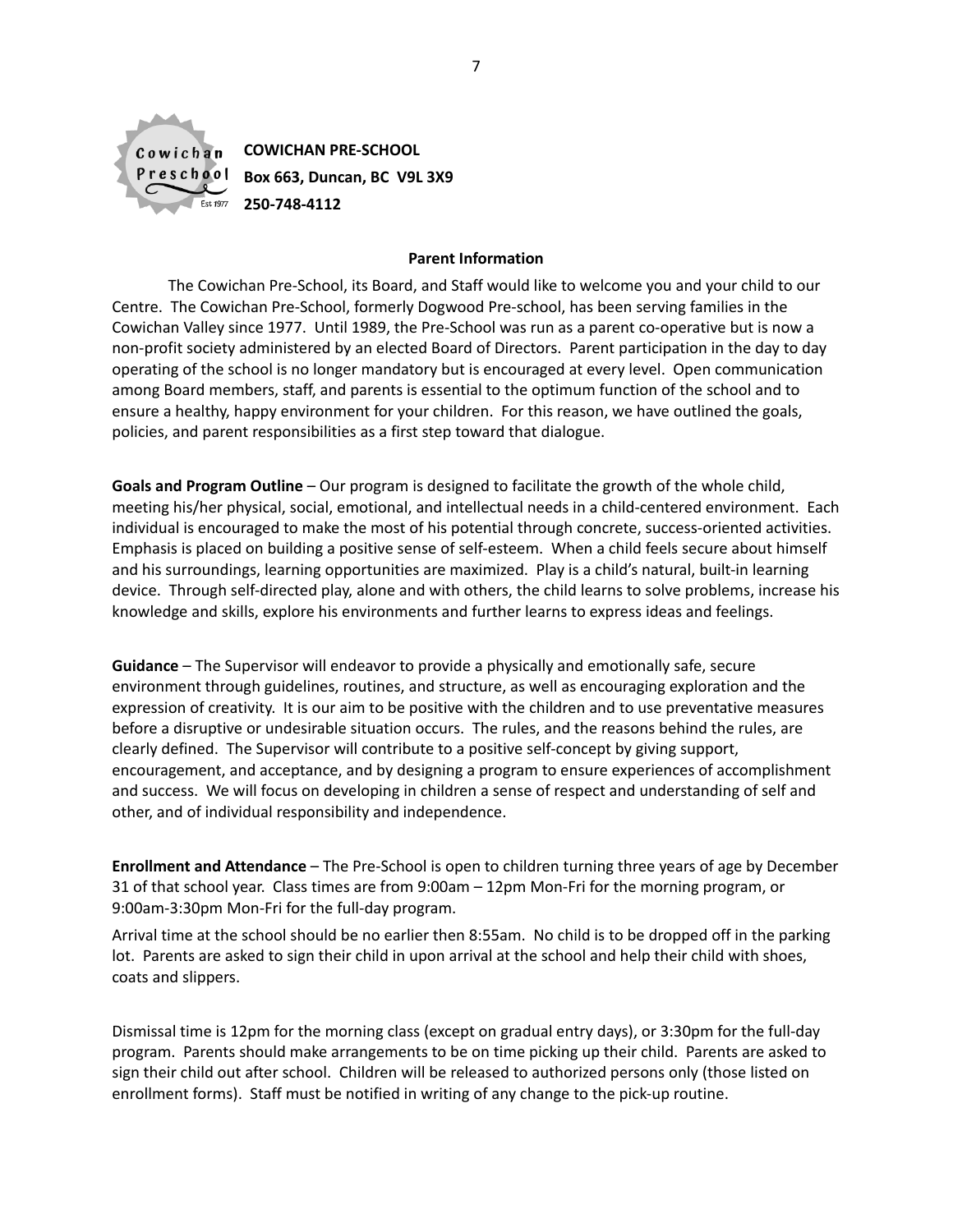It would be appreciated if the parent phones the Pre-School if their child is to be absent. No child who is sick or infected with a contagious disease or parasite may be left at school.

a) Snow Closure Policy: In the event that Cowichan Pre-School must close due to extreme weather (snow/ice) an announcement will be made on local radio station 89.7 Juice FM. Generally, if School District #79 is closed, so will the Pre-School. Please call the school if in doubt.

### **Notice of Withdrawal**

14. I will give 1 month's notice before withdrawing my child from school. Notice will either be in writing to the Treasurer or verbally to the Supervisor. In lieu of notice, I will pay 1 month's tuition.

### **Annual General Meeting Attendance**

15. I will endeavor to attend the Pre-School's Annual General Meeting. I will take an active interest in the Cowichan Pre-School Association.

### **Fundraising**

- 16. I will either:
	- a. Actively participate in fundraising events throughout the year, or
	- b. Pay a \$60.00 fundraising donation fee (charitable donation tax receipt will be issued), or
	- c. Pay and extra \$6.00 per month on my fees for fundraising fees.

### **Policy Regarding Child Abuse and Neglect**

- 17. I understand that the staff will follow abuse protocols as outlined in the BC Handbook for Action on Child Abuse and Neglect.
- 18. Specifically, staff will:
	- a. Report to a child protection social worker if there is reason to believe a child has been or is likely to be abused, neglected, or in need of protection.
	- b. If a disclosure has been made, or evidence has been presented to one staff member, that particular staff member will report the incident directly to the Ministry of Children and Families. The Supervisor will be informed that the report has been made.
	- c. If an allegation of abuse occurs in the center, Licensing will be notified and staff will proceed as instructed.
	- d. If the disclosure refers to an incident(s) that has occurred off-site, the Ministry of Children and Families will be notified and staff will proceed as advised.

#### **Medications**

19. I understand that Cowichan Pre-School staff generally does not administer medication. Exemptions can be made for allergy control (eg. Epipens). Medication Release Forms must be completed by parents and staff prior to any medications being administered.

#### **Waiver/Release**

20. I understand that the use of the Pre-School facilities and the activities that my child participates in at the Pre-School may involve some risk of physical injury. I release and discharge the Cowichan Pre-School Association, its employees, and volunteers from any action, causes of action, or liability which I may have individually or on behalf of my child, arising from any injury, in excess of the public liability insurance carried by the Pre-School.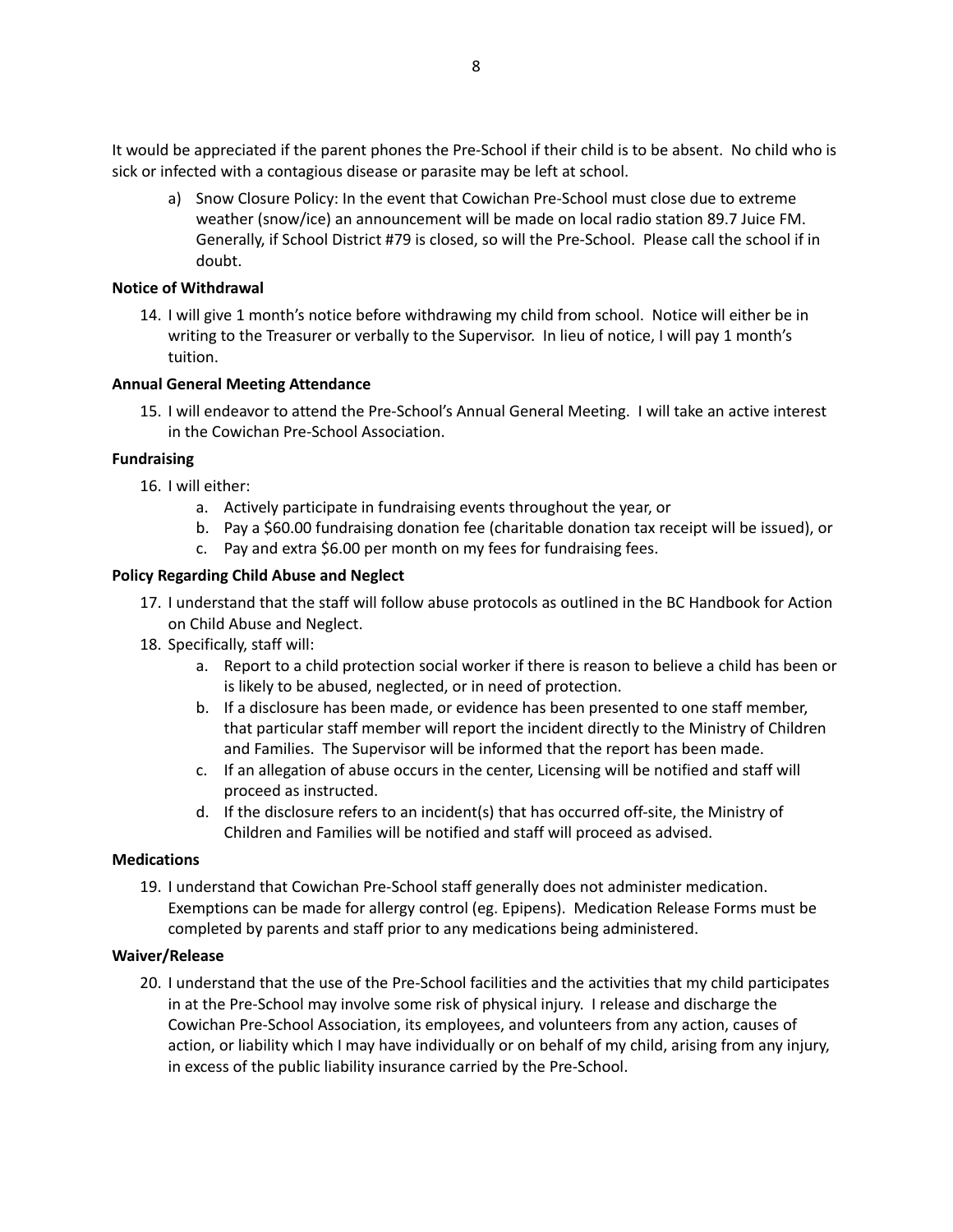The school will be closed on all regular public school holidays, but will remain open on all Pro-D days. Cowichan Pre-School closes on 2 professional development days annually. Parents will be notified in advance of these days.

**Parent Availability** – We must be able to reach you or a responsible adult in case of emergency. Please let us know of any change of address, phone number, or place of employment.

**Emergency Procedure** – In the event of an earthquake, fire, or other emergency, staff will remain with the children, following emergency protocols. Parents and/or emergency contacts will be notified to pick up children.

Staff will remain on site with all children unless directed to a community location by emergency personnel. Staff will accompany children to that location and remain there with the children until authorized persons have picked them all up.

**Independence** – Children are encouraged to do as many things by themselves as possible. We will help with zippers, buttons, and laces when needed. Children tidy up their toys and art materials after play. Children wash their hands before snack and after toileting.

The Supervisor is always happy to discuss your child's progress and time at Pre-School with you. If you have special concerns or questions, make arrangements to speak with her about them. It is helpful if the Supervisor is told of any changes in your home life that may affect your child's behavior. Your information is always considered confidential.

Please refrain from bringing toys from home whenever possible. There are times when it may be appropriate, and the staff will be happy to discuss this on an individual basis.

Please, no gum.

**Clothing** – Children will be playing outside every day unless the weather is very wet. Please dress your child accordingly. **Play clothes** should be worn at school. Please provide a pair of slippers, with the child's name clearly marked, to be left at school.

**Parent Volunteers** – A sign up sheet will be circulated at the Annual General Meeting in September. Your attendance at this meeting is encouraged to ensure that all positions on the Board are filled and that the volunteer list can be circulated and filled. This gives parents who are interested and have the time an opportunity to be involved in the program. In addition to this, we will need parents to volunteer for various activities throughout the year.

**Snack** – Cowichan Pre-School provides a shared snack, created through food donations. Every 4-6 weeks you will be asked to contribute specific items, on or by a specific date. Snacks are healthy snacks, as outlined by the Canada Food Guide.

**Lunch** – Children attending the full-day program will need to bring a healthy lunch to Pre-School. Parents will be advised of any class food allergies and will be required to avoid packing any of the allergens in their child's lunch. Lunches are not refrigerated so please provide ice packs if necessary.